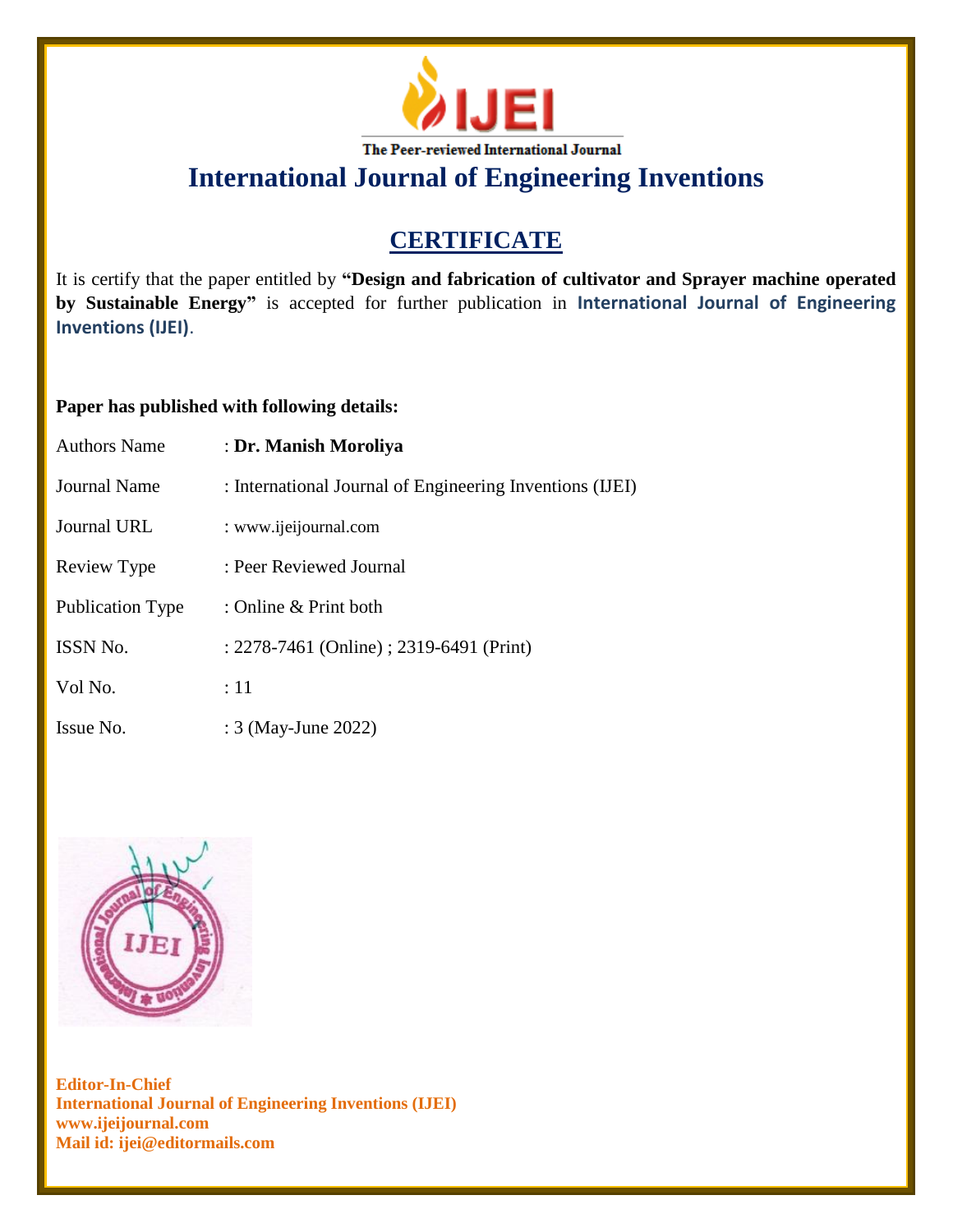

## **CERTIFICATE**

It is certify that the paper entitled by **"Design and fabrication of cultivator and Sprayer machine operated by Sustainable Energy"** is accepted for further publication in **International Journal of Engineering Inventions (IJEI)**.

### **Paper has published with following details:**

| <b>Authors Name</b> | : Nitesh Meshram                                         |
|---------------------|----------------------------------------------------------|
| Journal Name        | : International Journal of Engineering Inventions (IJEI) |
| Journal URL         | : www.ijeijournal.com                                    |
| Review Type         | : Peer Reviewed Journal                                  |
| Publication Type    | : Online & Print both                                    |
| ISSN No.            | : 2278-7461 (Online) ; 2319-6491 (Print)                 |
| Vol No.             | :11                                                      |
| Issue No.           | : 3 (May-June 2022)                                      |

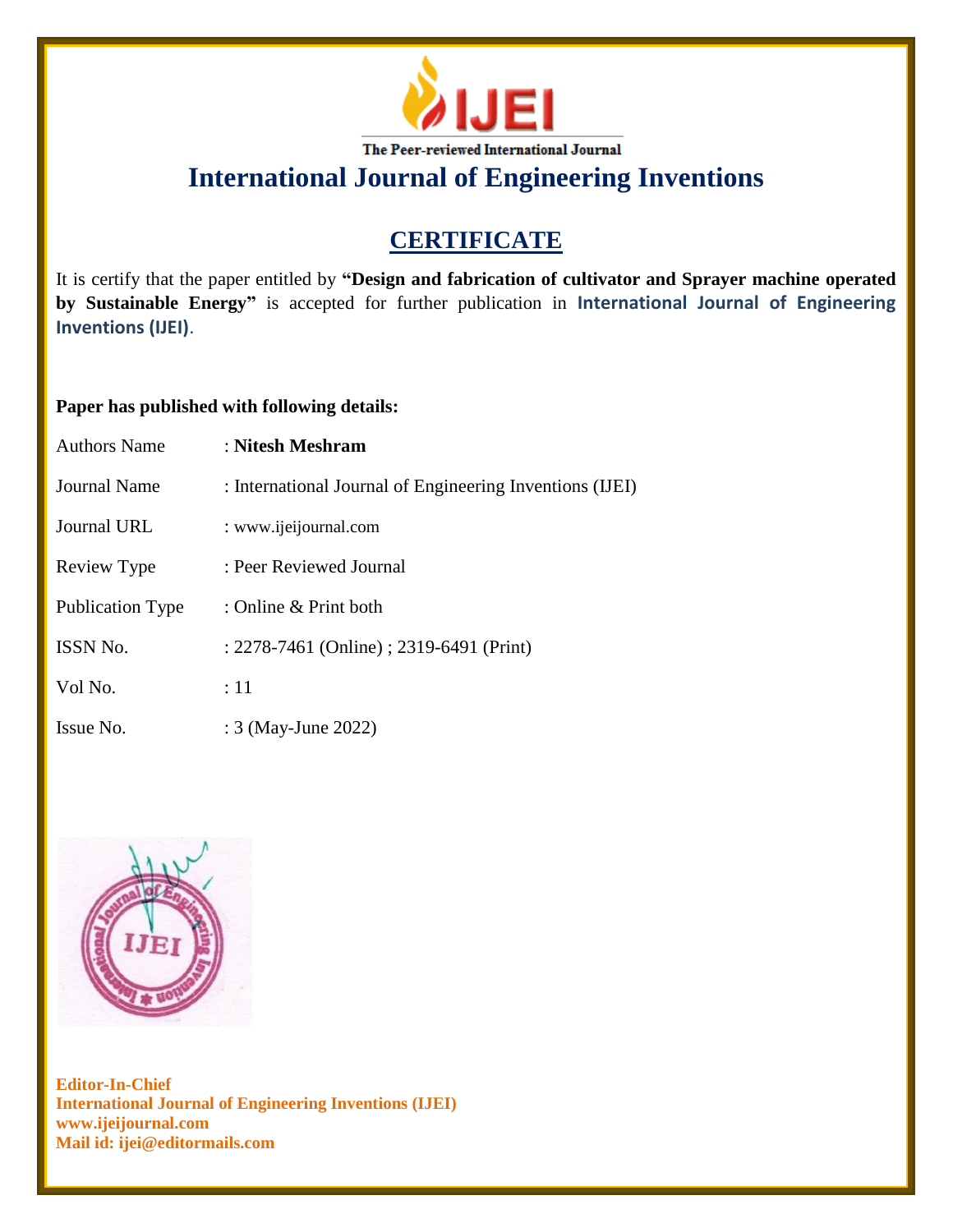

## **CERTIFICATE**

It is certify that the paper entitled by **"Design and fabrication of cultivator and Sprayer machine operated by Sustainable Energy"** is accepted for further publication in **International Journal of Engineering Inventions (IJEI)**.

### **Paper has published with following details:**

| <b>Authors Name</b>     | : Nikhil Bhasme                                          |
|-------------------------|----------------------------------------------------------|
| <b>Journal Name</b>     | : International Journal of Engineering Inventions (IJEI) |
| Journal URL             | : www.ijeijournal.com                                    |
| Review Type             | : Peer Reviewed Journal                                  |
| <b>Publication Type</b> | : Online $&$ Print both                                  |
| <b>ISSN No.</b>         | : 2278-7461 (Online) ; 2319-6491 (Print)                 |
| Vol No.                 | :11                                                      |
| Issue No.               | : 3 (May-June 2022)                                      |

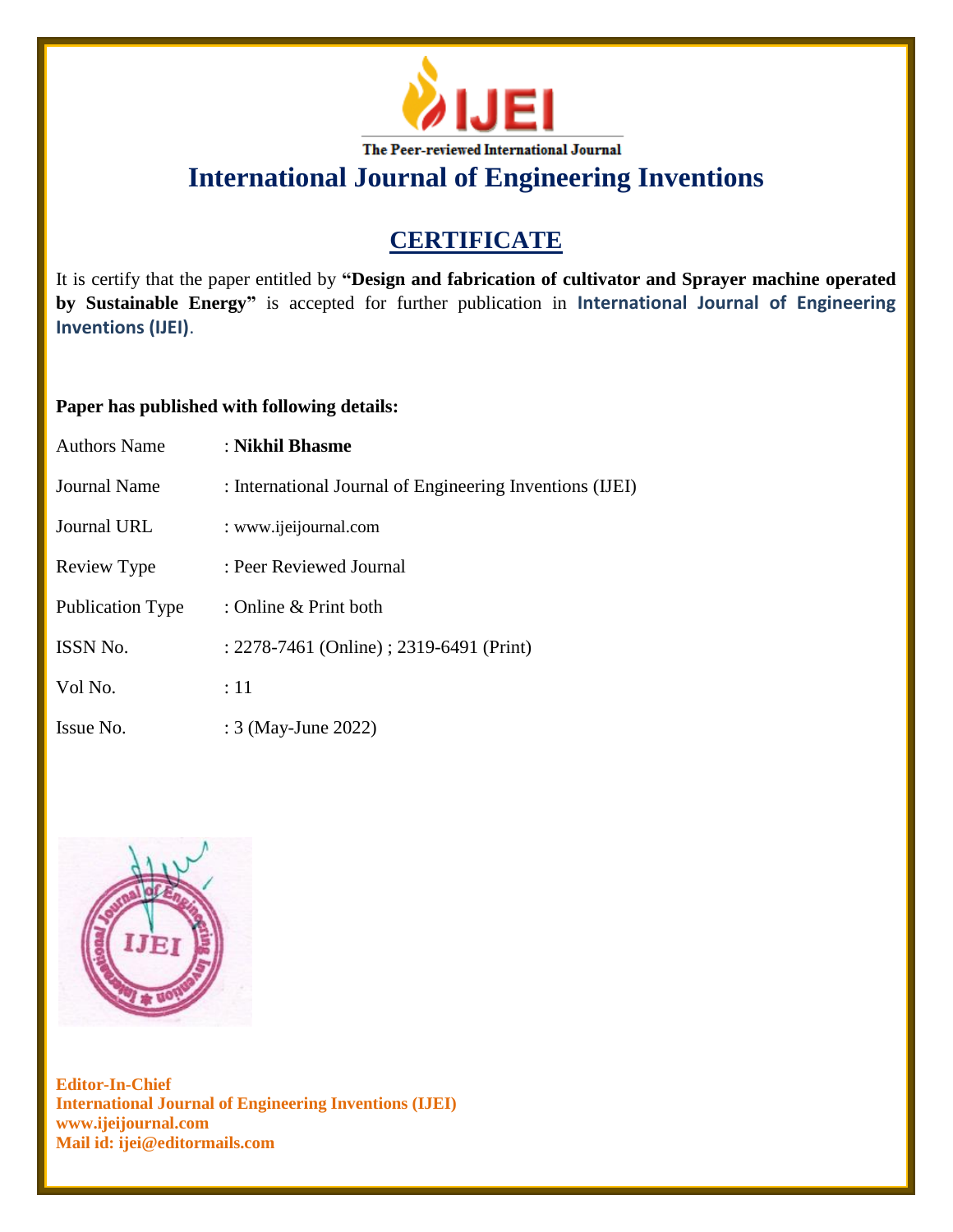

## **CERTIFICATE**

It is certify that the paper entitled by **"Design and fabrication of cultivator and Sprayer machine operated by Sustainable Energy"** is accepted for further publication in **International Journal of Engineering Inventions (IJEI)**.

### **Paper has published with following details:**

| <b>Authors Name</b> | : Pracheta Landge                                        |
|---------------------|----------------------------------------------------------|
| Journal Name        | : International Journal of Engineering Inventions (IJEI) |
| Journal URL         | : www.ijeijournal.com                                    |
| Review Type         | : Peer Reviewed Journal                                  |
| Publication Type    | : Online & Print both                                    |
| ISSN No.            | : 2278-7461 (Online) ; 2319-6491 (Print)                 |
| Vol No.             | :11                                                      |
| Issue No.           | : 3 (May-June 2022)                                      |

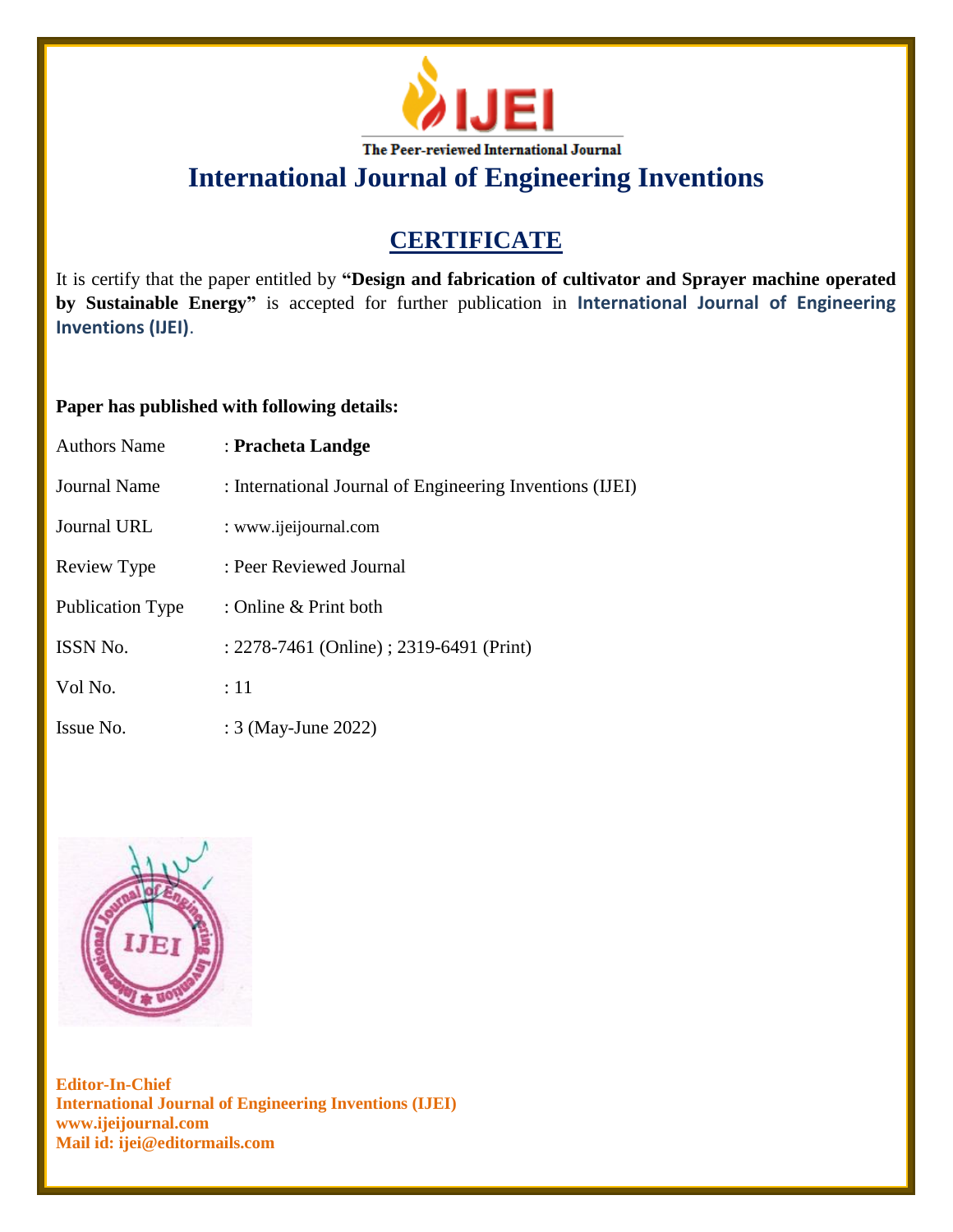

## **CERTIFICATE**

It is certify that the paper entitled by **"Design and fabrication of cultivator and Sprayer machine operated by Sustainable Energy"** is accepted for further publication in **International Journal of Engineering Inventions (IJEI)**.

### **Paper has published with following details:**

| <b>Authors Name</b>     | : Nilesh Barai                                           |
|-------------------------|----------------------------------------------------------|
| Journal Name            | : International Journal of Engineering Inventions (IJEI) |
| <b>Journal URL</b>      | : www.ijeijournal.com                                    |
| Review Type             | : Peer Reviewed Journal                                  |
| <b>Publication Type</b> | : Online & Print both                                    |
| ISSN No.                | : 2278-7461 (Online) ; 2319-6491 (Print)                 |
| Vol No.                 | :11                                                      |
| Issue No.               | : 3 (May-June 2022)                                      |